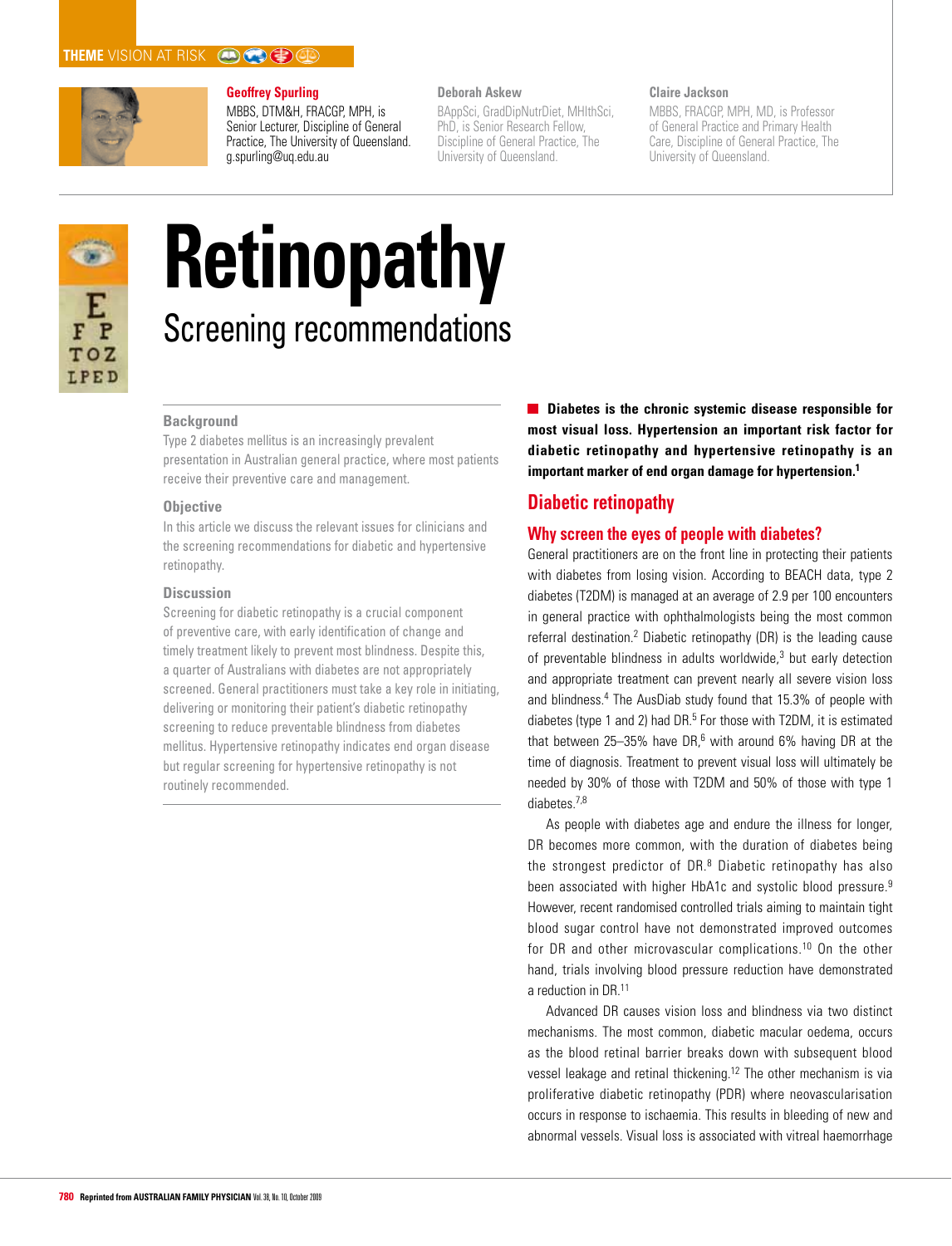

or retinal detachment.<sup>12</sup> Laser photocoagulation remains the mainstay of treatment with reductions in severe visual loss by at least 50%.<sup>6</sup> Vision threatening disease owing to PDR or diabetic maculopathy was present in 1.2% of the AusDiab study population with diabetes.<sup>8</sup>

Early detection of DR through screening, coupled with appropriate treatment, can give impressive results. In one Swedish study of 276 people with diabetes who had been appropriately screened over 23 years, only one person was blind as a result of DR. The leading cause of blindness in this study was actually age related macular degeneration.13 However, in the Australian population, at least 22% of Australians with diabetes have not seen either an ophthalmologist or an optometrist within the 2 year timeframe recommended by the guidelines.6,14 There are clearly many people who do not access appropriate screening. Furthermore, people with DR were no more likely to have had a retinal examination than those without DR, despite being at increased risk of severe visual loss or blindness.<sup>15</sup>

## **Who to screen and how often?**

The general recommendation is that GPs need to ensure that their patients with diabetes have been appropriately screened with a dilated fundus and a trained examiner every 2 years.<sup>6</sup> However, many patients with diabetes will have an extra risk factor necessitating yearly screening as per National Health and Medical Research Council (NHMRC) recommendations (Table 1). This can be provided by suitably trained GPs, optometrists or where available, ophthalmologists. Some doctors remain concerned about mydriatic drops owing to risks of acute angle closure glaucoma. However, at a rate of 1–6 per 20 000 people, this is uncommon and has not been known to occur with 0.5% or 1% tropicamide drops, which are commonly used in Australian general practice.6

### **How to screen?**

Many GPs refer their patients to a private ophthalmologist or the local public hospital ophthalmology outpatient department for diabetic retinopathy screening. Ophthalmologists generally prefer biomicroscopy of a dilated eye with a special lens in conjunction with a slit lamp. Direct ophthalmoscopy even in the hands of ophthalmologists, is a less effective screening tool owing to limitations of the instrument itself.<sup>6</sup>

Optometrists are another option and have been shown in a number of studies to have safe levels of sensitivity and specificity for detecting diabetic retinopathy internationally<sup>6</sup> and within Australia.<sup>16</sup>

Appropriately trained GPs and physicians have been shown to safely detect DR. This can be achieved using retinal photography in primary care<sup>17,18</sup> and has been successfully used in the Australian Indigenous health context.<sup>19</sup> Tele-ophthalmology in conjunction with retinal photography is another option, especially for rural GPs working where access to an ophthalmologist is difficult. This usually involves the transfer of a digital image of the retina for assessment by a distant ophthalmologist.<sup>6</sup>

While prevention of DR through tight sugar control and blood pressure control are reasonable goals, GPs need to focus on ensuring their patients with diabetes access timely and appropriate screening and treatment with laser photocoagulation to prevent visual loss.<sup>20</sup>

## **Hypertensive retinopathy**

Hypertension is a risk factor for vision threatening events such as retinal vein and artery occlusion, retinal emboli, and ischaemic optic neuropathy, as well as DR. It has also been associated with glaucoma and age related macular degeneration.<sup>22</sup> Hypertension directly damages the retina, choroid and optic nerve manifesting initially as silver wiring of arterioles and arteriovenous nipping.

| <b>Screening recommendations</b>                            |  |
|-------------------------------------------------------------|--|
| Screen at puberty                                           |  |
| Screen first trimester                                      |  |
| Only screen if diabetes persists after pregnancy            |  |
| Screen every year                                           |  |
| Screen every year                                           |  |
| Screen every year                                           |  |
| Screen every year                                           |  |
| Screen every year                                           |  |
| Screen every year                                           |  |
| Screen every year                                           |  |
| Screen every year                                           |  |
| <b>Management recommendations</b>                           |  |
| Screen every 3-6 months                                     |  |
| Ensure patient is seen by an ophthalmologist within 4 weeks |  |
| Ensure patient is seen within 1 week                        |  |
| Patient needs to be seen that day                           |  |
|                                                             |  |

Table 1. National Health and Medical Research Council recommendations for special groups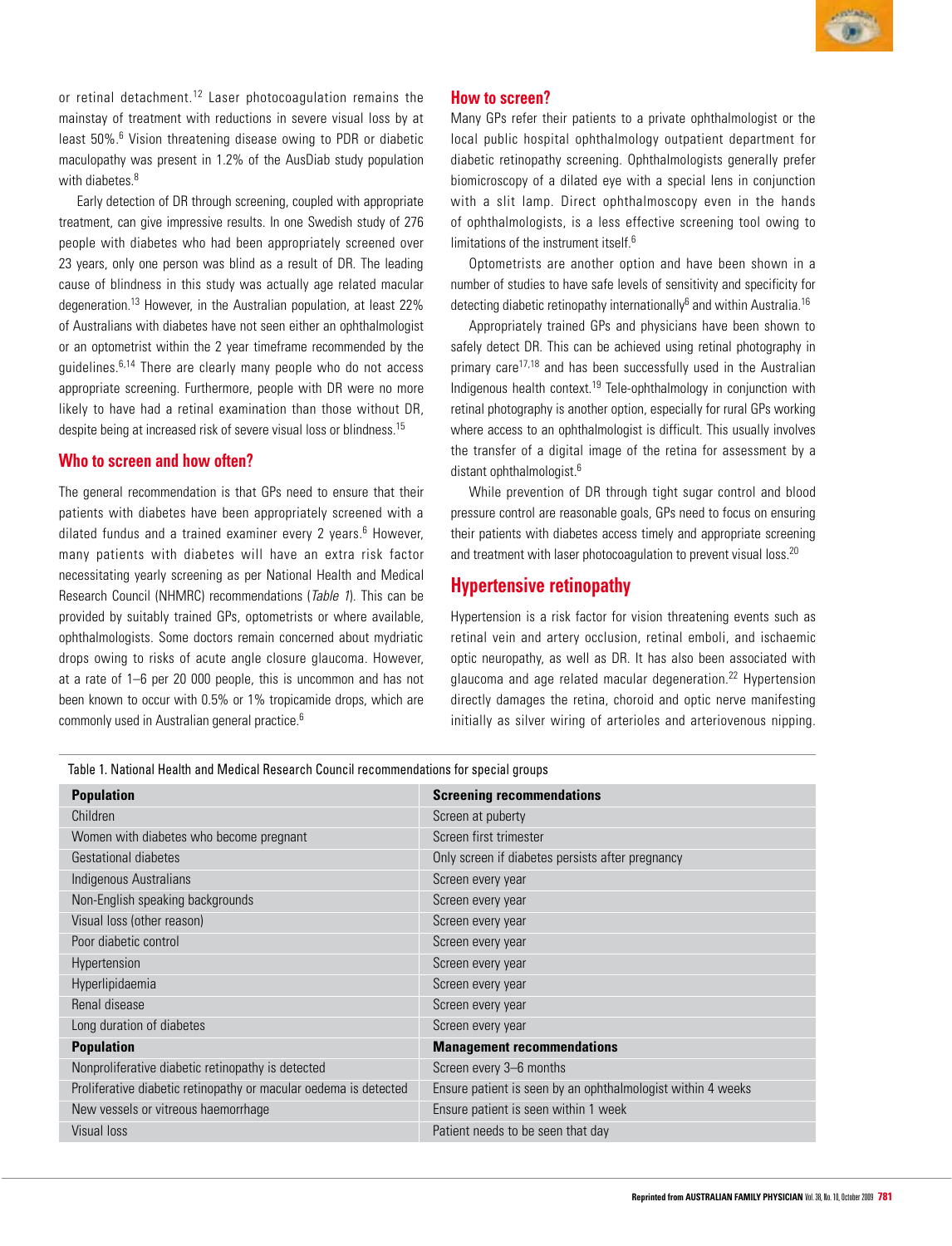

Progression to moderate hypertensive retinopathy is characterised by flame or blot shaped haemorrhages, cottonwool spots, hard exudates and micro-aneurysms. Severe retinopathy would include these signs as well as optic disc swelling.22 Hypertensive retinopathy, present in 3–14% of populations over 40 years of age, predicts cardiovascular outcomes such as stroke and myocardial infarction independent of blood pressure measurements.<sup>23</sup> Australian hypertension quidelines

#### **Case study**

Mr FS, aged 45 years, has attended your general practice over the preceding 10 years usually for minor ailments. His wife recently brought him in for a check up and you administer the AUSDRISK screening tool on which he scores 18: he is 45 (4 points); male (3 points); his father has T2DM (3 points); he takes an antihypertensive agent (2 points); he does less than 2.5 hours of physical activity a week (2 points); and his waist measurement is 108 cm (4 points).<sup>21</sup> You then make the new diagnosis of T2DM based on his fasting glucose test >7.0 mmol/L. As part of your GP Management Plan you refer him to your local ophthalmologist for initial screening, who writes back saying that there is no sign of diabetic retinopathy or other eye disease and that he should be rescreened in 2 years. Over the next 5 years you repeat referral with each annual diabetic cycle of care but Mr FS only sporadically attends the ophthalmologist and by the time he is 50 years of age, it has been 3 years since his last visit. Mr FS is also disinclined to visit the local optometrist because he finds it difficult to take time off work. Around this time your general practice has expanded with an extra consulting room, your practice nurse is enthusiastic regarding preventable blindness, retinal cameras are a third of their original price, and you can easily access online training to read the photos. When Mr FS returns, you are taking and reading retinal photos in your GP surgery (Figure 1 normal retina). Over the next 10 years you notice the onset of mild nonproliferative diabetic retinopathy (Figure 2), which progressed to severe nonproliferative diabetic retinopathy (Figure 3) and eventually proliferative retinopathy requiring laser photocoagulation (Figure 4). By this time Mr FS has had diabetes for 21 years but owing to your vigilance with screening he has maintained visual acuity of 6/6 and goes into retirement without visual loss.

#### Figure 1. A normal retina



recommend examining fundi in people with newly diagnosed hypertension looking for hypertensive retinopathy as evidence of end organ damage.24 However, there is no evidence for regular retinal screening in people with hypertension<sup>22</sup> and it is not recommended by Australian nor international hypertension guidelines.24–26

Conflict of interest: none declared.

Figure 2. Retina showing mild nonproliferative diabetic retinopathy



Figure 3. Retina showing severe nonproliferative diabetic retinopathy



Figure 4. Retina showing proliferative retinopathy